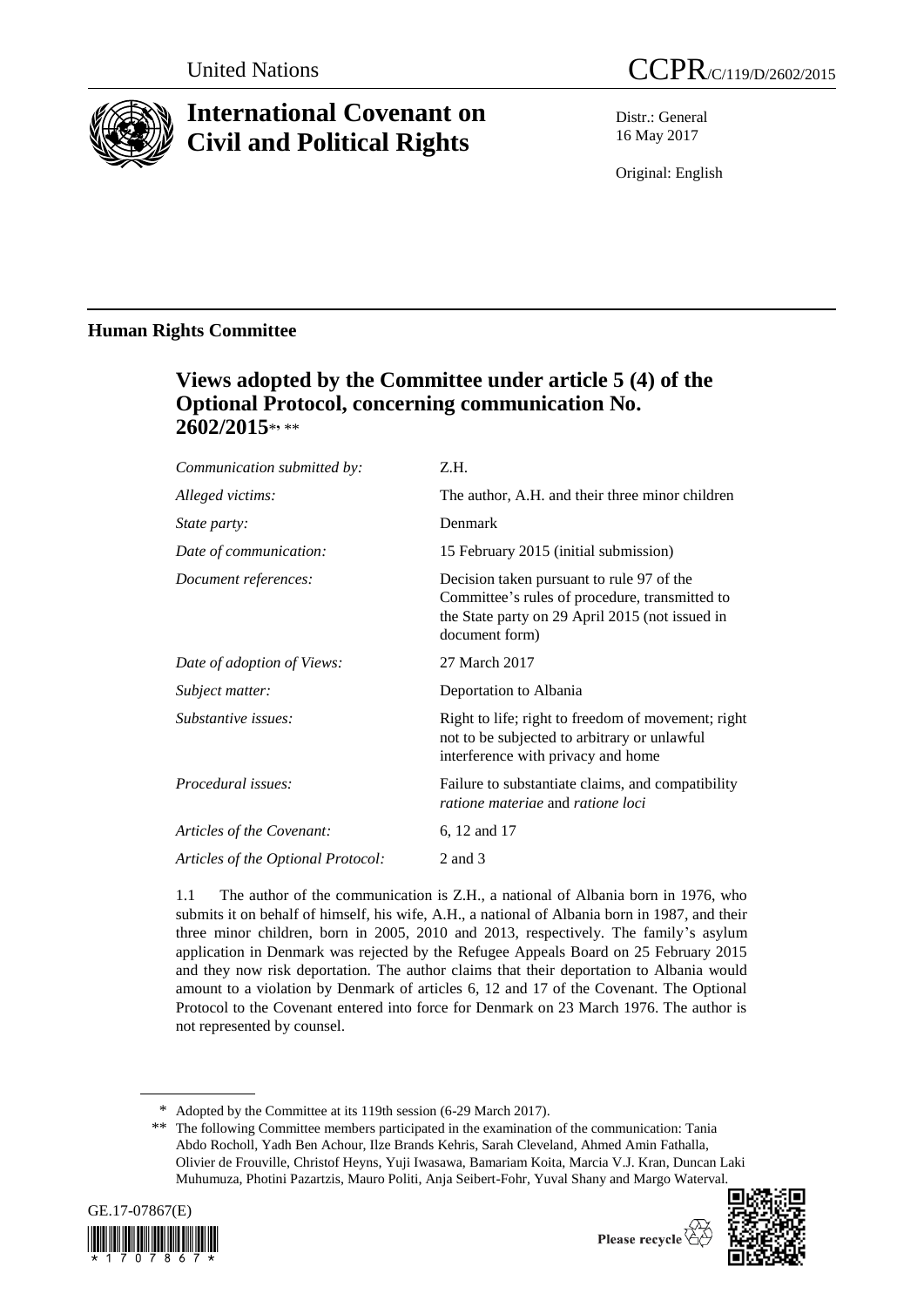1.2 On 29 April 2015, pursuant to rule 92 of its rules of procedure, the Committee, acting through its Special Rapporteur on new communications and interim measures, decided not to issue a request for interim measures of protection.

### **The facts as submitted by the author**

2.1 The author's family originally resided in the north-western part of Albania. The author's family were involved in a land dispute in 1992, which has resulted in an ongoing blood feud involving four families, causing eight deaths, and several injuries and attempted killings. The author claims that he was subjected to attacks on two occasions: on 7 March 2004, an unknown person shot at him and his cousin, P.H.; and on 17 June 2008, while the author and his wife were driving, an unknown person shot at their car, after which the author's wife, then five-months pregnant, suffered a miscarriage.

2.2 The author claims that he left Albania after receiving a warning, in December 2012, from a member of the Hi. family that the H. family still owed a life. The warning was transmitted by A.B., a blood-feud conflict mediator. The Hi. family believes that P.H. murdered N.Hi. in 2002 and that he has not been punished sufficiently, as P.H. spent only 18 months in custody and was later acquitted.

2.3 The author entered Denmark on 28 January 2013 without his wife and children, and applied for asylum on 29 January 2013.

2.4 On 27 February 2013, the Danish Immigration Service rejected the author's asylum application.

2.5 On 9 March 2013, the author's wife, then eight-months pregnant, and their two children arrived in Denmark. On 14 March 2013, they applied for asylum. On 1 November 2013, the Danish Immigration Service rejected their application for asylum.

2.6 On 11 June 2014, the Refugee Appeals Board upheld the decision of the Danish Immigration Service not to grant asylum to the author and his family on the following grounds. First, the Board found that the application lacked credibility because the author and his wife had given divergent explanations as to when they had decided to leave Albania — the author had referred to December 2012, whereas his wife had referred to November 2012. Second, the Board found that the author had not been directly attacked or threatened. Third, the Board stated that the conflict was no longer ongoing because the last killings in connection with it occurred in 1997 and 2002, it was currently insufficiently intense and those responsible for the blood feud had been punished accordingly. Fourth, the Board considered that the blood feud was a private matter and that the author could seek protection from the Albanian authorities.

2.7 On 27 June 2014, the author requested the Board to reopen proceedings on the following grounds. First, his and his wife's explanations concerning the date of departure from Albania had been misinterpreted. The immigration authorities should have taken into account that, for cultural reasons, women in Albania were not given full details about family blood feuds, and that his wife was mentally weak and was unable to adequately account for the chronology of events. Second, the 2004 and 2008 attacks were directly linked to the family blood feud and that he had received direct threats that influenced his decision to leave Albania, which demonstrates that the author's life would be in danger and that he risks persecution and possible death in Albania. Third, there are clear indications that the blood feud has not ceased, since, for instance, there are new male family members that, having reached the age of majority, are now able to continue the blood feud, which in Albania tend to be long-lasting. The latest violent incident in relation to the blood feud occurred on 16 August 2014, when the author's nephew, A.H., was a victim of attempted murder, which was reported to the police, although the attacker remains unknown. The nephew has reached the age of 22, she is old enough to be perceived of as a target for revenge killing. The intensity of the conflict, including the number of murders, attacks, kidnappings, and cases of torture and forced prostitution, and the consequences thereof for the life of the author's family, namely constant fear and isolation, should be considered in conjunction with the passage of time. Fourth, the Albanian police would not be able to ensure protection of the author and his family, not only because of widespread corruption, but also due to the unwillingness of the police to get involved in a blood feud for fear of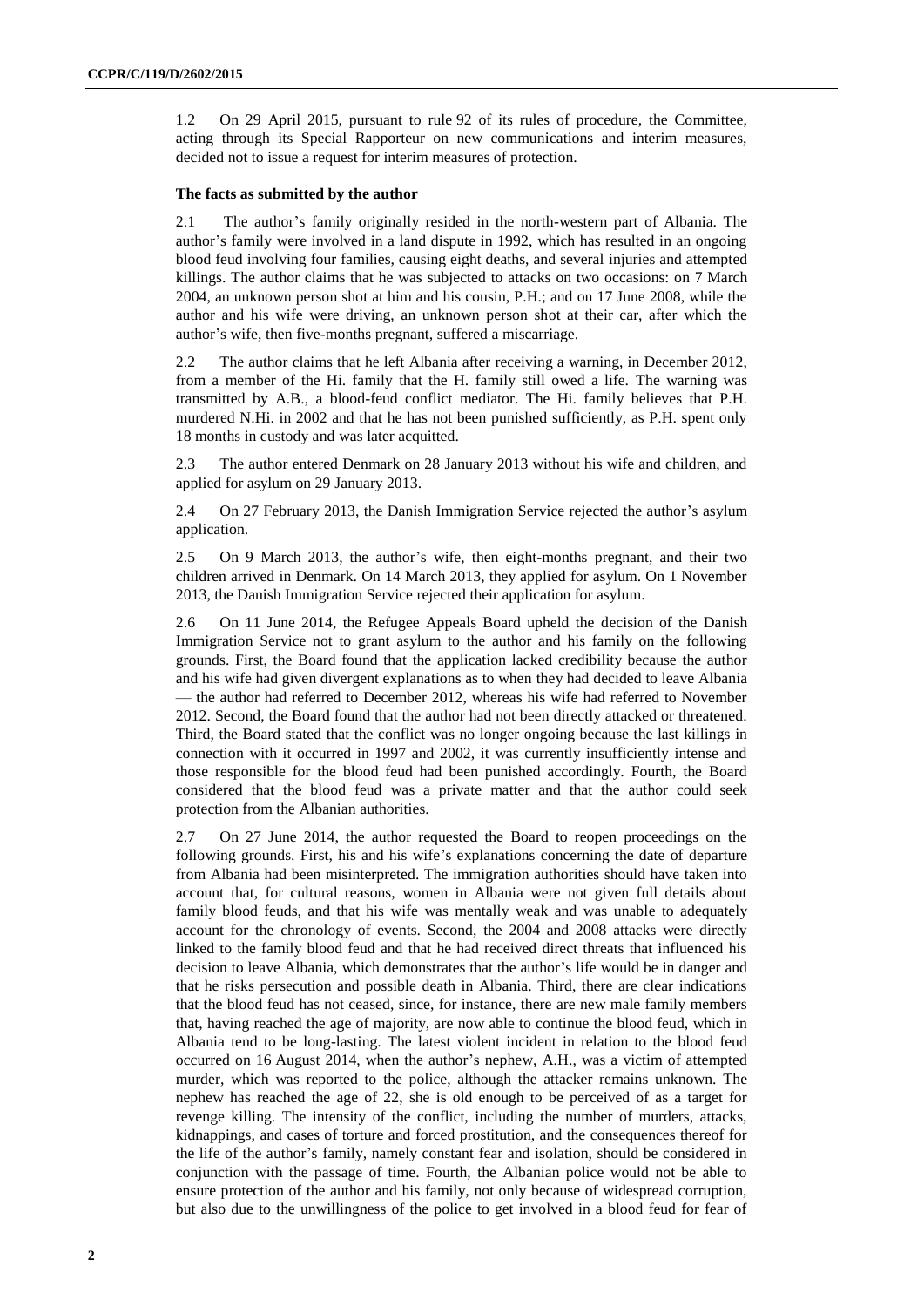putting their own families in danger. Since the police perceive the conflict as a family feud, the author does not find it logical to seek police protection.

2.8 On 20 November 2014, one of the author's cousins was granted subsidiary protection in France on the ground that he was a victim of the same blood feud and that the Albanian authorities were not able to provide him with effective protection. According to European Union legislation, subsidiary protection can be granted if the threat originates from non-governmental perpetrators and the State is unable or unwilling to provide effective protection. The author requested the Board to take the decision of the French authorities and such legislation into account.

2.9 On 25 February 2015, the Board rejected the author's request to reopen asylum proceedings.

2.10 The deportation of the author and his family to Albania was scheduled for 26 February 2015. However, the deportation was postponed, for unknown reasons, 12 hours before it was due to be carried out.

2.11 The author has submitted three documents in support of his claim. The first is a certificate dated 9 January 2013, in which the head of the G. village and the mayor of the municipality of F.K. confirmed that the H. family were in conflict with other families. Since 1992, three people have been killed and two have been injured, evidence of which was reflected in relevant court decisions. Despite the time that has elapsed, the relationship between the feuding families has not improved because customary law is strict in Albania, which means that the members of the H. family continue to be at risk.

2.12 The second document is a translated certificate of the prosecutor's office dated 2 September 2014, confirming that the first-instance court of K. district had opened criminal proceedings (No. 344), under articles 89 and 278/4 of the Criminal Code, for intent to cause minor injuries and for illegal possession of firearms in relation to the event that had occurred on 16 August 2014 in K. district, in which A.H., a resident of the G. village in the K. district, was wounded by gunshot in the leg.

2.13 The third document is a statement by the Albanian Human Rights Group dated 26 December 2014, for the attention of Asylret, a Danish refugee organization, stating that blood feuds remained a very serious problem in Albania. A blood feud implies a social obligation to commit a murder in order to reclaim the honour brought into question by an earlier murder or moral humiliation. Although the exact number of murders associated with blood feuds remains unknown, it is on the rise, as is the geographical reach of the problem. The H. family were trapped in the cycle of a blood feud. On 2 September 2014, the prosecutor's office of first instance in K. district registered prosecution case No. 344 in relation to the injury of A.H. on 16 August 2014. All attempts to reconcile the four families failed in December 2012. The families live in tension and there have been constant threats to continue the feud. These circumstances forced the author to flee to Denmark in 2013 as he and his family feared for their lives because of the blood feud. The Albanian Human Rights Group finds that no concrete steps have been taken to eradicate blood feuds, despite cooperation among the relevant structures. There is little or no aid from the Government for families trapped by blood feuds and there is no protection where mediation has failed. The police are often reluctant to interfere in blood feuds for fear of getting involved themselves. The corruption and indifference of the State authorities make it difficult to eliminate this phenomenon, which also claims the lives of women and children. Although blood feuds tend to occur in the north of Albania, they spread as families go into hiding elsewhere. The northern dialect gives people away and they are often found and murdered. People who seek revenge for the murder of their relatives search for their victims until they find them; it is easy to find people who hide in Albania because it is small. As regards the H. family, the Albanian Human Rights Group has emphasized that the only solution that would guarantee a normal life for the family was to live abroad since the Albanian institutions could not provide adequate protection to ensure their physical integrity in Albania.

## **The complaint**

3.1 The author claims that his and his family's deportation to Albania would be in violation of their rights under articles 6, 12 and 17 of the Covenant.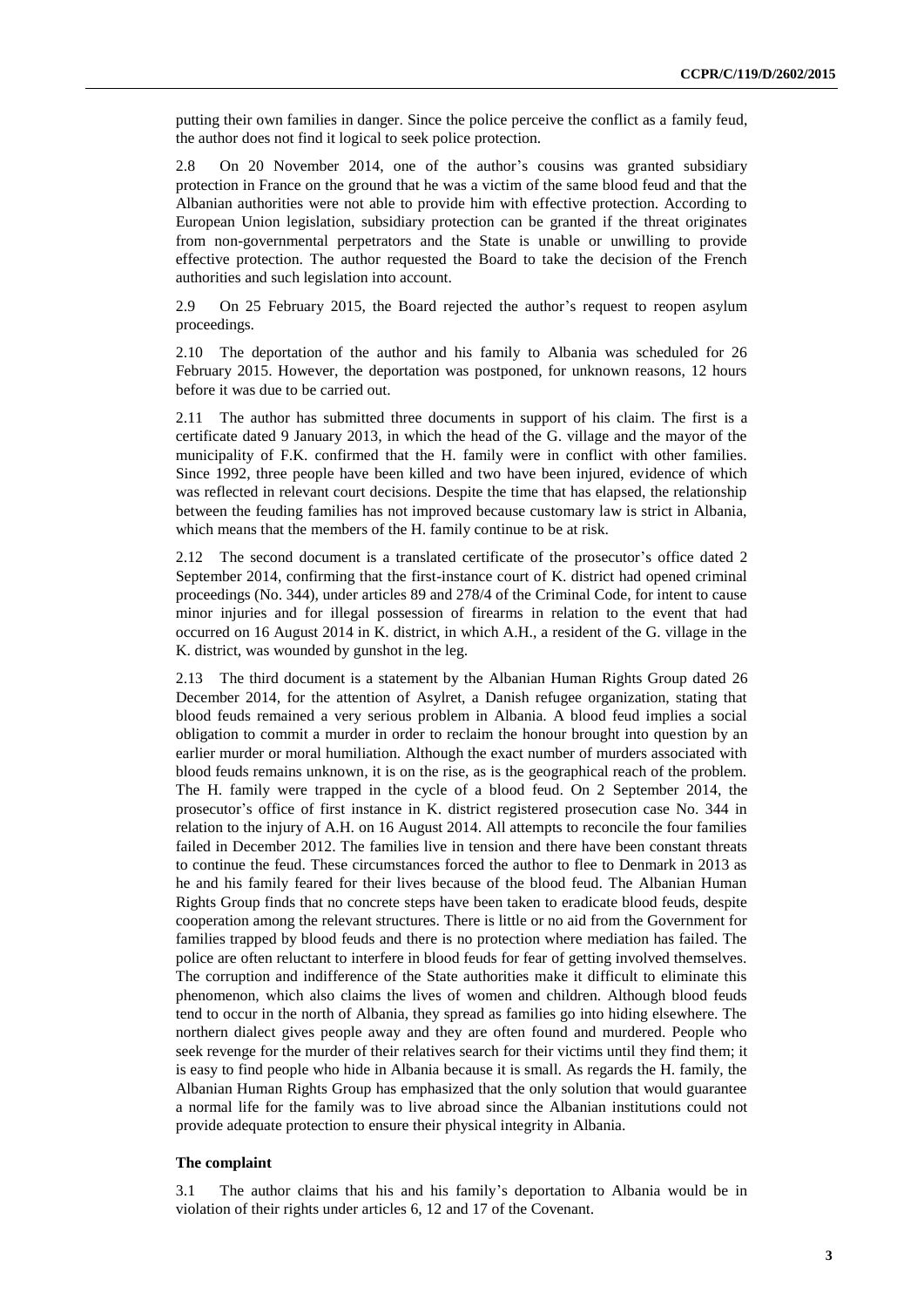3.2 Under article 6 of the Covenant, he claims that if forcibly removed, he would fear for his life, because of the family blood feud he was involved in before arriving in Denmark in January 2013. He was violently attacked on two occasions as a consequence of the blood feud and alleges that, as a male member of the H. family, he is at risk of being killed. The Albanian authorities are not in a position to provide him with effective protection.

3.3 The author submits that the right to freedom of movement will be violated because the family will be compelled to stay at home and live in isolation due to the fear of suffering the consequences of the blood feud. Furthermore, as all returning Albanian citizens who apply for asylum abroad, the family will be prohibited by law from leaving the country for five years, in violation of article 12 (2) of the Covenant.

3.4 Under article 17 of the Covenant, the author claims that the attempts at revenge will infringe the H. family's right not to be subjected to interference with their privacy and home and that the Albanian police are unable to protect them effectively.

#### **State party's observations on admissibility and the merits**

4.1 On 29 October 2015, the State party submitted its observations on admissibility and the merits of the communication and observed that the author had failed to substantiate his claim that he would be at risk of irreparable harm in Albania. For the same reason, the State party considers that the complaint under article 6 of the Covenant is inadmissible since it is manifestly ill-founded. The State party submits that the author's remaining claims under articles 12 and 17 of the Covenant are inadmissible *ratione loci* and *ratione materiae*.

4.2 The State party recalls that the author's wife and two children arrived in Denmark on 9 March 2013 and applied for asylum on the same day. On 11 November 2013, the Danish Immigration Service rejected their asylum application. On 11 June 2014, the Refugee Appeals Board rejected the appeal of the author and his family. On 25 February 2015, the Board refused to reopen the asylum proceedings in this case.

4.3 The State party refers to the Board's decision of 11 June 2014, and notes that the Board accepted, to a certain degree, the fact that the author had been involved, without playing a central role, in conflicts involving four families in Albania, but it also noticed inconsistencies in his statements. The Board noted, for example, that the author had stated that his family had decided to leave the country after receiving a threat in December 2012, whereas his wife had stated that they had decided to leave the country in November 2012, after her passport had been issued. It also noted that the author had stated that his family had been responsible for the most recent killings in the conflicts, whereas his uncle on his father's side had stated the opposite. Therefore, the Board had found that the author had not played a central role in the conflict and that the intensity of the conflict did not justify granting asylum. The Board emphasized that the author had not been contacted by the families involved in the blood feud nor had he been subjected to attacks or specific threats by them, including the 2004 and 2008 attacks, and that it was solely his assumption that he was being pursued by the other families. The author's claim that potential perpetrators in the other families had reached the age of 20 and could take revenge on him would not change the Board's conclusion that the author had not been a direct target of the attacks or threats. Assessing the intensity of the conflict, the Board emphasized that the most recent killings dated back to 1997 and 2002 and that the police had investigated them, and as a consequence several perpetrators had been convicted and served their sentences. The Board also noted that the author had stayed in Italy in 2004, without applying for asylum, whereas he took up residence in Albania until his departure in January 2013. As the conflict was of a private-law nature, the author and his family would have to seek protection from the Albanian authorities if they received specific threats or were subjected to specific attacks. According to the report of the Swedish Migration Agency of 14 June 2013 on blood feuds in Albania, the Albanian police and prosecution authorities had set up separate units handling conflicts relating to blood feuds and blood vengeance, and the Ministry of the Interior of Albania had prepared an action plan to combat blood feuds. It followed that the author and his family could seek help from the authorities and volunteers and take up residence in other parts of Albania.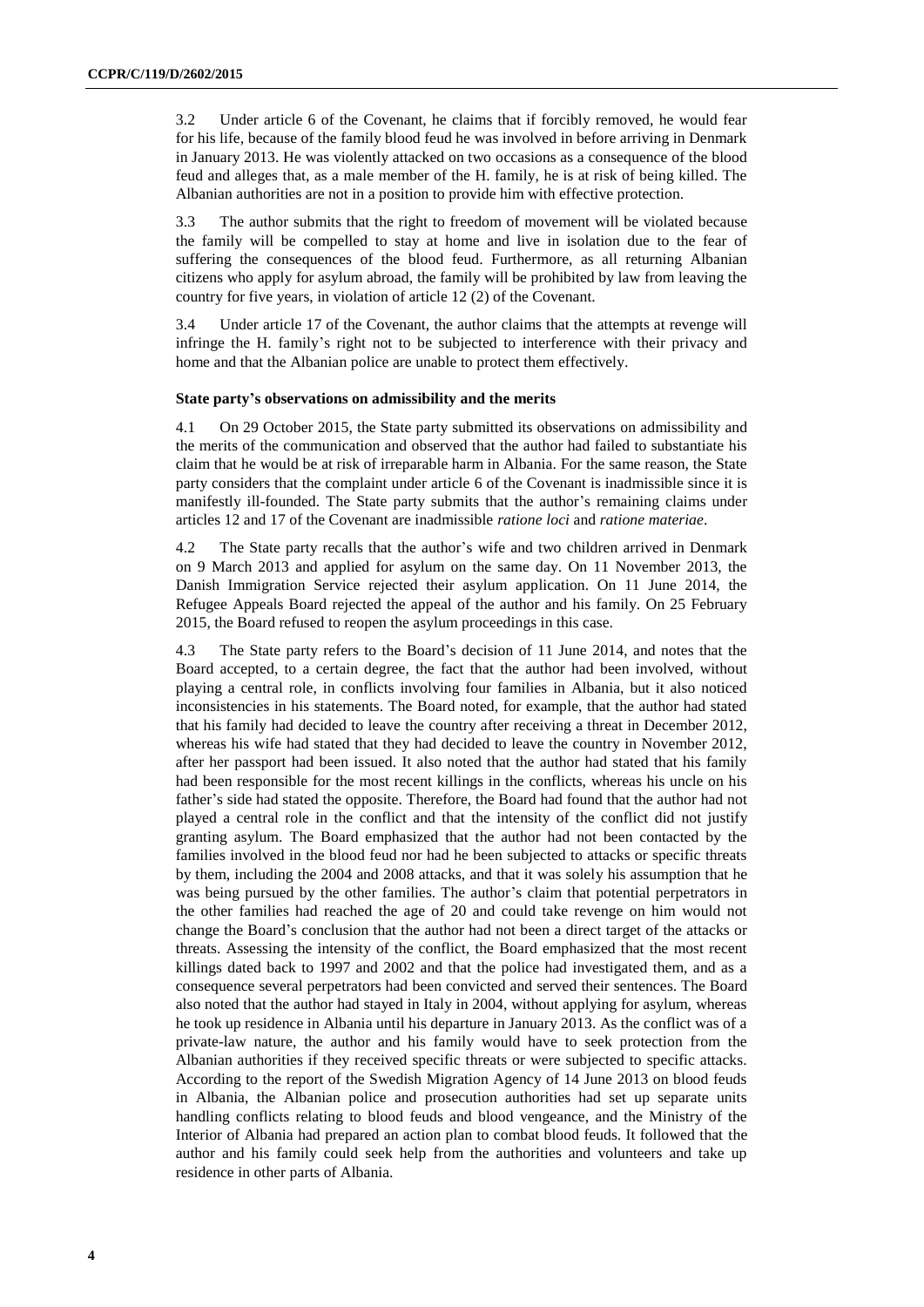4.4 In the light of the above, the Board did not accept the author's explanations about the extent of the conflict. The Board rejected the author's request to stay the proceedings pending his request for a statement from the family conflict mediator, considering that letters from blood feud communities "circulated widely". With regard to the author's wife, the Board emphasized that she referred solely to the author's grounds for asylum without claiming that she had independent grounds for asylum. The Board therefore found that the author and his family had failed to demonstrate that they would face a specific and personal risk of persecution or that they would be at a real risk of ill-treatment, as specified in section 7 of the Aliens  $Act.1$ 

4.5 On 25 February 2015, the Board refused to reopen the asylum proceedings in the author's case, relying on its decision of 11 June 2014. The Board observed that it accepted as true the author's statement on the actual sequence of events, but was unable to accept his claims regarding the extent of the conflict with the other families. It upheld the decision that the conflict was of a private-law nature and that the author would have to seek the protection of the local authorities in that respect. The Board also noted that the author had not been personally contacted or threatened by members of the other families for a very long period of time, that the killings committed as part of the conflict had been investigated, which had resulted in the perpetrators being convicted, and that the author had not applied for asylum during his stay in Italy but had returned to, and taken up residence in, Albania. The fact that the author was the sole remaining male member of his family in Albania did not change the Board's conclusion. Furthermore, the Board found that the attempt to kill the author's nephew on 16 August 2014 had no connection with the author's case and that the letter issued by Asylret on  $27$  October  $2014<sup>2</sup>$  and the incident itself appeared fabricated for the occasion. For the same reason, it gave no weight to the letters of the Albanian Human Rights Group in support of the author's application. It rejected the author's argument about his eligibility for subsidiary protection under European Union legislation on the ground that such rules on subsidiary protection were not part of Danish law. In the circumstances, the Board concluded that the author and his family had failed to prove that there would be a real risk of persecution or abuse in case of their forced return to Albania, within the meaning of section 7 of the Aliens Act.

4.6 The State party provided a detailed description of the tasks and composition of the Board, proceedings before it, as well as the legal basis of its decisions.<sup>3</sup>

4.7 The State party considers that the author has failed to establish that there are sufficient grounds for believing that his and his family's lives would be at risk, in case of deportation to Albania. Therefore, the State party considers that the author's claim under

<sup>1</sup> Section 7 of the Aliens (Consolidation) Act reads:

<sup>(1)</sup> Upon application, a residence permit will be issued to an alien if the alien falls within the provisions of the Convention relating to the Status of Refugees (28 July 1951).

<sup>(2)</sup> Upon application, a residence permit will be issued to an alien if the alien risks the death penalty or being subjected to torture or inhuman or degrading treatment or punishment in case of return to his country of origin. An application as referred to in the first sentence hereof is also considered an application for a residence permit under subsection (1).

<sup>(3)</sup> A residence permit under subsections (1) and (2) can be refused if the alien has already obtained protection in another country, or if the alien has close ties with another country in which the alien must be deemed to be able to obtain protection.

<sup>2</sup> In a letter dated 27 October 2014, Asyrlet submitted a request for the reopening of proceedings on behalf of the author and his family. It referred to the attempted murder of the author's nephew on 16 August 2016, which proved that the conflict had not lost its intensity. It also referred to the letter by the head of the G. village and the mayor of the municipality of F.K., on file, that the relationships among the families had not improved. It also referred to a report of the Committee for National Reconciliation (2013), according to which the police were unable to protect people at risk of being killed and the legal system was inefficient and sometimes corrupt. It also referred to a statement by an asylum seeker, a victim of a blood feud, according to which the Danish authorities had passed information about her asylum case to the Albanian authorities, which registered her family as criminals and issued them with departure bans. Asyrlet submitted that the author and his family risked reprisals from the Albanian authorities if their documents were passed on to them.

<sup>3</sup> For a full description, see communication No. 2379/2014, *Hussein Ahmed v. Denmark*, Views adopted on 7 July 2016, paras. 4.1-4.3.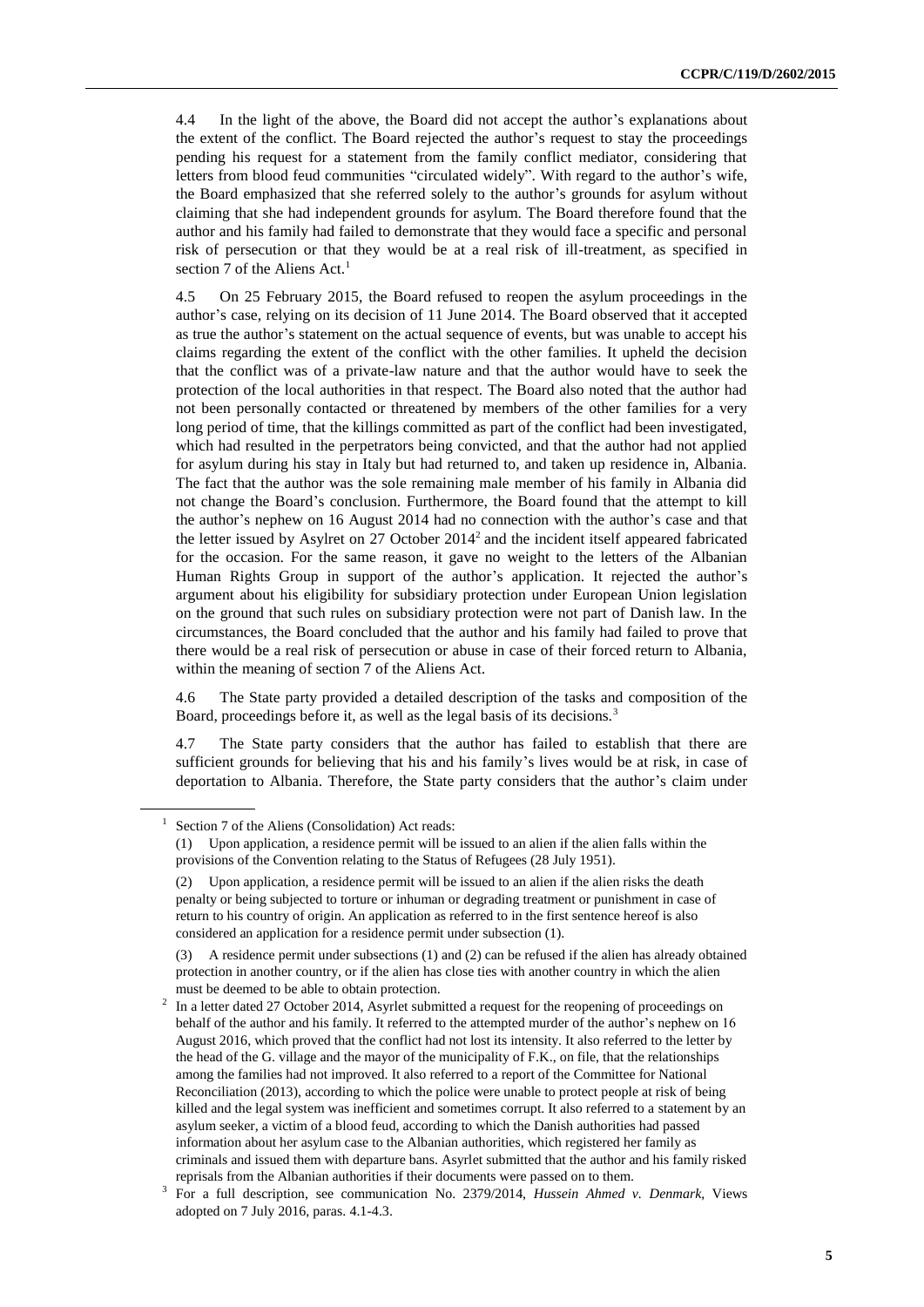article 6 of the Covenant is manifestly unfounded and therefore inadmissible. Should the Committee declare the author's claim under article 6 admissible, the State party submits that it is unsubstantiated.

4.8 The State party relies on the assessment made by the Board on 11 June 2014 and 25 February 2015, in which the Board did not accept the author's assessment of the extent and intensity of the conflict, that is the author did not play a central role in the conflict, he was neither contacted by the families nor subjected to attacks or specific threats. The most recent killings were committed in 1997 and 2002. The police investigated killings in connection with the conflict and perpetrators were convicted. After visiting Italy in 2004, the author did not apply for asylum but returned to Albania. The author's fear of attacks in Albania is based on his own assumptions. The State party finds it inconsistent with the circumstances that the author did not apply for asylum in Italy. In addition, the author and his wife made inconsistent statements regarding the reason for their departure from Albania, which, according to the author, was a threat in December 2012, and, for his wife, the issuance of a passport in November 2012. These inconsistencies were not sufficiently explained, which had an impact on the author's credibility. It has not been demonstrated that the attacks on the author in 2004 and 2008 and the attempted killing of his nephew in 2014 were connected to the author's conflict. The author's statement that the Albanian authorities would not be able to protect him from the blood feud contradicts the background material on Albania.<sup>4</sup> Granting asylum to the author's cousin in France does not entail granting asylum to the author, which is subject to individual assessment by the Board. The Board had no obligation to verify the authenticity of supporting documents submitted by the author. The decision on whether to do so must be based on an overall assessment of, inter alia, the nature and contents of the documents in conjunction with consideration of whether such verification could lead to a different assessment of the evidence, the timing and circumstances of the submission, and the credibility of the asylum seeker's statement in the light of the general background information available on the conditions in the country. The European Union legislation on subsidiary protection is not part of Danish law — owing to the country's decision to opt out of such legislation — and its application falls outside the Committee's competence as such.

4.9 The State party submits that by lodging the communication, the author and his family expressed disagreement with the Board's assessment of their asylum claims. They failed, however, to identify any irregularity in the decision-making process or any risk factors that the Board had failed to take properly into account. In the circumstances, the Committee must give considerable weight to the findings made by the Board, which is better placed to assess the factual circumstances of the case. In the light of the Board's decisions, the State party reiterates the fact that the author has failed to substantiate the risk of persecution or abuse justifying asylum if returned to Albania. Therefore, the return of the author and his family to Albania would not constitute a breach of article 6 of the Covenant.

4.10 The State party submits that the author's claims under articles 12 and 17 of the Covenant are inadmissible *ratione loci* and *ratione materiae*, to the extent that the author seeks the extraterritorial application of the obligations of Denmark under the Covenant. As Albania is outside the territory and jurisdiction of Denmark, the Committee lacks jurisdiction over the alleged violations with respect to Denmark. As stated in paragraph 12 of general comment No. 31 (2004) on the nature of the general legal obligations imposed on States parties to the Covenant, article 2 of the Covenant entails an obligation on a State party not to remove a person from its territory where there are substantial grounds for believing that there is a risk of irreparable harm, such as that contemplated by articles 6 and 7 of the Covenant, either in the country to which removal is to be effected or in any country to which the person may subsequently be removed.<sup>5</sup> Removing a person in fear of having his rights under articles 12 and 17 of the Covenant violated by another State party will not cause such irreparable harm as that contemplated by articles 6 and 7. The State party observes that the author has not substantiated the claim that his family would be subjected

Reference is made to the report by the Swedish Migration Agency of 14 June 2013 on blood feuds in Albania and United Kingdom of Great Britain and Northern Ireland, Home Office, "Country information and guidance — Albania: blood feuds", June 2014.

The State party also refers to the case law of the European Court of Human Rights.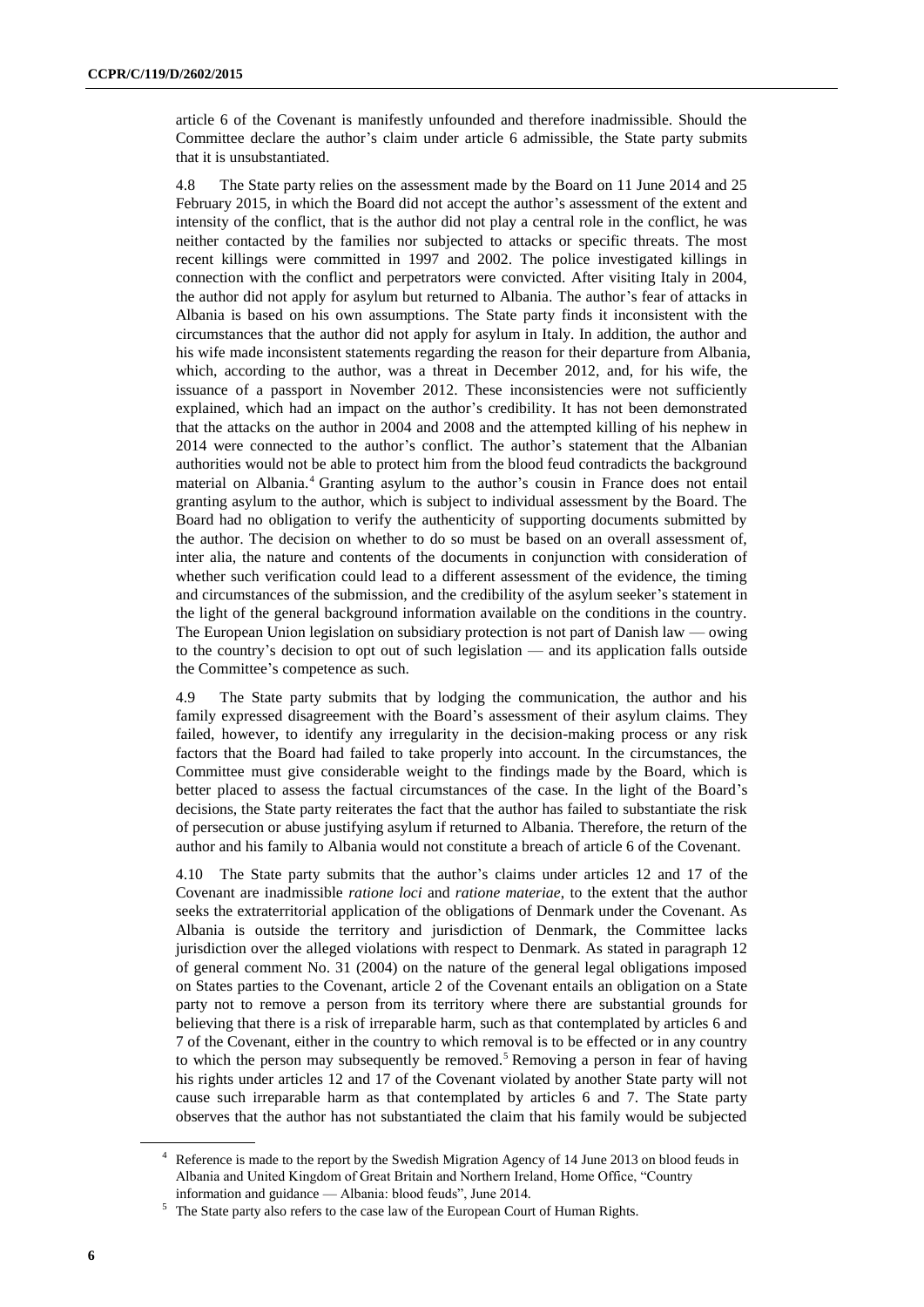to five-year departure bans in case of their return to Albania, including by referring to the competent authority in Albania.

#### **Author's additional submissions**

5.1 On 10 January 2016, the author reiterated his claims at length. He submits that a forced return to Albania would pose a direct threat to his and his family's lives, in breach of article 6 of the Covenant. They live in constant fear of being killed, due to the threat posed by the unresolved blood feud in Albania. The author disagrees with the State party's statement that his asylum request was not fully substantiated. Although, the Board acknowledged that the family had been involved in a blood feud involving four families in Albania, it rejected the family's request for asylum, giving decisive weight to minor inconsistences in the statements of the author and his wife about the dates of departure from Albania and the lack of connection between the attacks of 2004 and 2008 and the blood feud. The author submits that it has been shown that those attacks were related to the conflict, which proves the author's central role in the blood feud and puts his and his family's lives at risk if returned to Albania. This threat is supported by the following circumstances: the subsidiary protection granted to the author's cousin in France; reports by Albanian organizations and other countries that the Albanian authorities are unable to protect victims of blood feuds; the attempted murder of the author's nephew in 2014; and the threat from the Hi. family in 2012 that the author's family still owes lives.

5.2 Furthermore, the author's attempts to find a solution to stay in Albania, particularly by solving the conflict through mediation with the participation of several official mediators, were unsuccessful. The family decided to leave Albania when, during the mediation process, they received a death threat from the Hi. family. The author challenges as unfounded the Board's argument that the attempted murder of his nephew in 2014 and supporting documents appeared fabricated in order to support his asylum case. He claims that valid and official documentation was presented to the Board, which was encouraged to contact the Albanian authorities to verify the documents. On 17 August 2015, the author filed a complaint with the Board and the Danish Ombudsperson, concerning the dismissal of the documentation by the Board, which records the blood feud, how it jeopardizes the family's lives and the inability of the police to protect them from persecution. The author submits that the Board is a quasi-judicial body and its decisions are not subject to appeal to domestic courts.

5.3 On 4 December 2016, the author claimed that his children considered Denmark as their only home, since his two oldest children had no memories of living in Albania and his youngest child had been born in Denmark. The children are thriving at school and kindergarten, where they have integrated themselves. They speak fluent Danish and are excellent students at school. In Albania, they will not have access to school because, to ensure their safety, they will be forced to live in isolation and hiding. This will violate their basic human rights.

5.4 The author and his family are currently living in Denmark. Their deportation was postponed 12 hours before it was supposed to take place. The author adds that the family of the Prosecutor General of Albania, A.L., was forced to leave Albania because of threats against them. He appends a newspaper article in this connection. According to the author, this confirms that the Albanian authorities are unable to protect Albanian nationals. The author and his family are suffering from the fear of return to Albania, they are undergoing psychological and family counselling in this connection and in relation to the prolonged handling of their case by the State party's authorities.

#### **Issues and proceedings before the Committee**

#### *Consideration of admissibility*

6.1 Before examining any complaint submitted in a communication, the Committee must decide, in accordance with rule 93 of its rules of procedure, whether the communication is admissible under the Optional Protocol.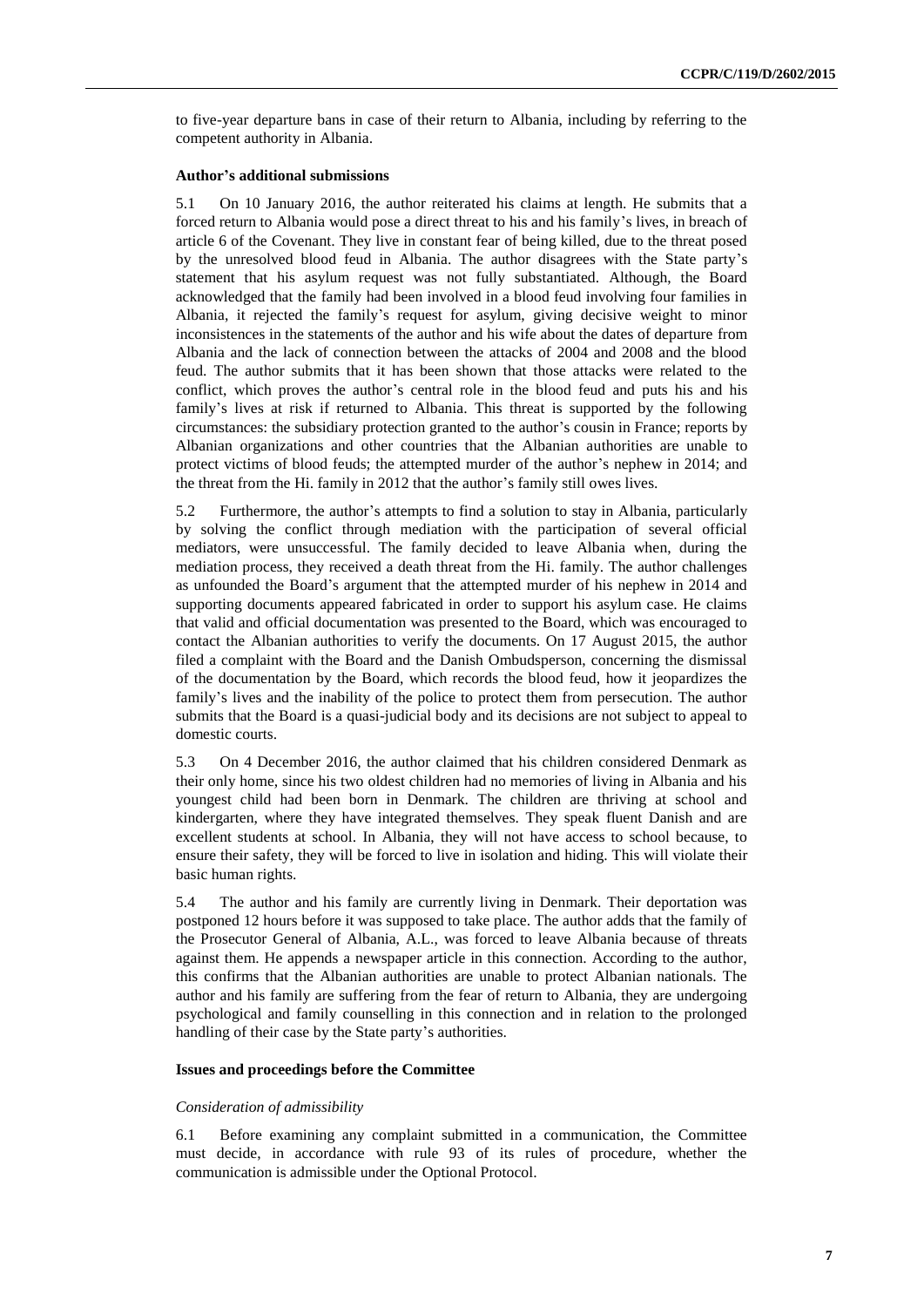6.2 The Committee has ascertained, as required under article 5 (2) (a) of the Optional Protocol, that the same matter is not being examined under another procedure of international investigation or settlement.

6.3 The Committee takes note of the author's claim that he has exhausted all effective domestic remedies available to him. In the absence of any objection by the State party in this connection, the Committee considers that the requirements of article 5 (2) (b) of the Optional Protocol have been met.

6.4 The Committee notes the author's claim that the rights protected under articles 12 and 17 of the Covenant will be violated with respect to him and his family in case of their forced return to Albania as they will be confined to home against their will, will live in isolation and will be banned from leaving the country for five years. The Committee also notes the State party's argument that the author's claim under articles 12 and 17 of the Covenant is inadmissible both *ratione loci* and *ratione materiae* because these provisions do not have extraterritorial application and the State party cannot therefore be held responsible for their violation if committed outside of its territory and jurisdiction by another State. The Committee further notes the State party's argument that the author has failed to substantiate his claims, including by referring to the competent authorities in Albania. The Committee notes that the author has not provided any further information or evidence on how his and his family's rights under articles 12 and 17 of the Covenant have been or would be violated by the State party through their removal to Albania in a manner that would give rise to irreparable harm such as that contemplated under articles 6 and 7 of the Covenant.<sup>6</sup> In view of the particular circumstances of the present case, the Committee considers that the author's claims under articles 12 and 17 of the Covenant are incompatible with article 2 of the Covenant, and inadmissible under article 3 of the Optional Protocol.

6.5 The Committee further notes the State party's challenge to the admissibility of the communication on the grounds that the author's claims under article 6 of the Covenant are manifestly ill-founded. However, the Committee considers that, for the purposes of admissibility, the author has explained in sufficient detail why his and his family's safety could be put at risk upon return to Albania. Accordingly, the Committee declares the communication admissible insofar as it appears to raise issues under article 6 of the Covenant and proceeds with its consideration of the merits.

### *Consideration of the merits*

7.1 The Committee has considered the communication in the light of all the information submitted to it by the parties, in accordance with article 5 (1) of the Optional Protocol.

7.2 The Committee notes the author's claim that as a male member of the H. family, which has been involved in an ongoing violent blood feud since 1992 with three other Albanian families, he would risk persecution and death if he were forcibly returned to Albania. The Committee also notes the State party's observation that the Board accepted as fact that the author was involved in a conflict involving four families in Albania but could not accept the author's statement about the extent of the conflict and that he was personally threatened by it. The Board pointed out that the author's wife had no separate grounds for asylum.

7.3 The Committee recalls its general comment No. 31, in which it refers to the obligation of States parties not to extradite, deport, expel or otherwise remove a person from their territory when there are substantial grounds for believing that there is a real risk of irreparable harm such as that contemplated by articles 6 and 7 of the Covenant.<sup>7</sup> The Committee has also indicated that the risk must be personal<sup>8</sup> and that there is a high threshold for providing substantial grounds to establish that a real risk of irreparable harm

<sup>6</sup> See general comment No. 31, para. 12.

<sup>7</sup> Ibid.

<sup>8</sup> See, inter alia, communications No. 2393/2014, *K v. Denmark*, Views adopted on 16 July 2015, para. 7.3, and No. 2272/2013, *P.T. v. Denmark*, Views adopted on 1 April 2015, para. 7.2.